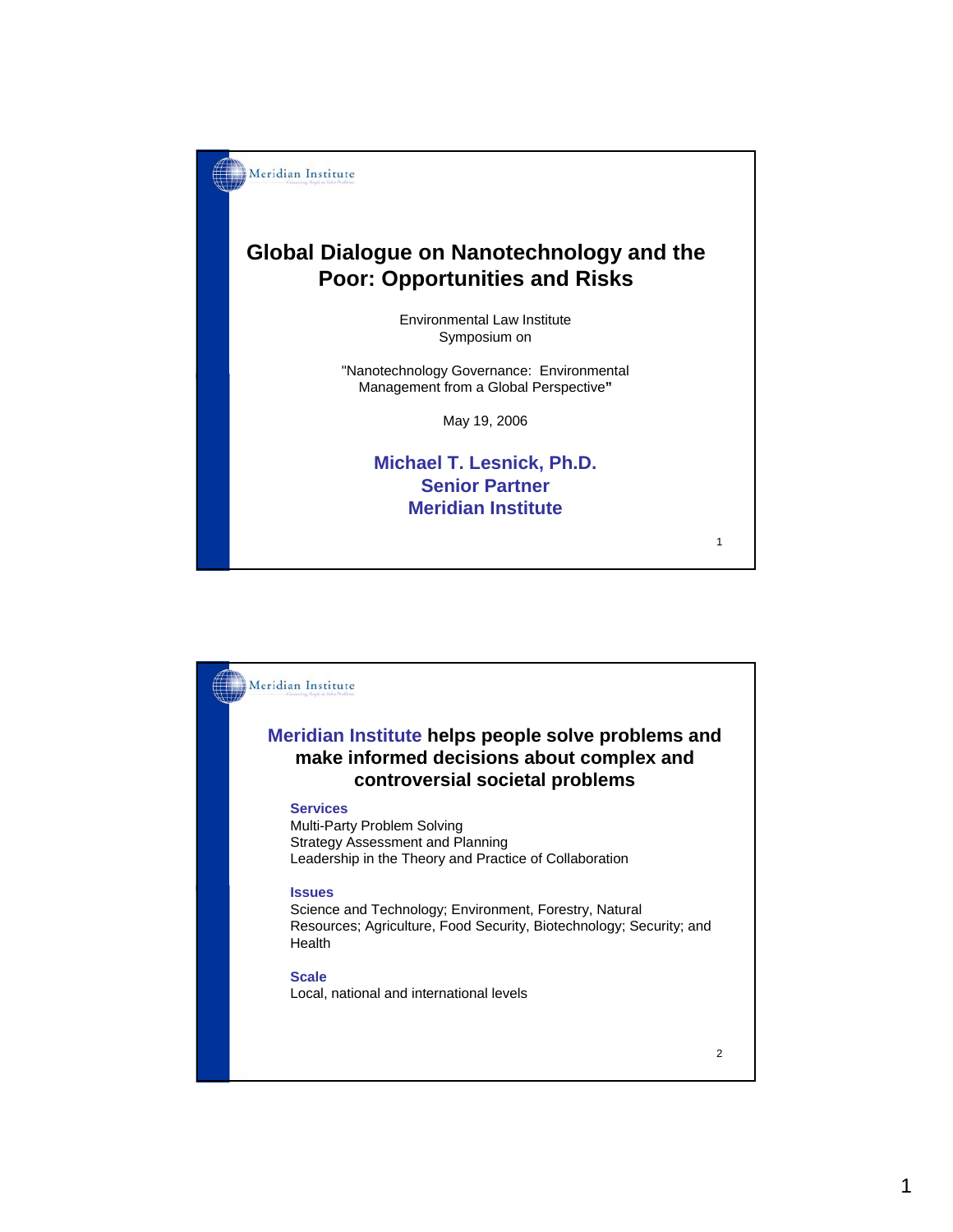

| Total worldwide R&D spending in 2005, USD9.6 billion up 10% from 2004 |                                                                                                                                                                                           |
|-----------------------------------------------------------------------|-------------------------------------------------------------------------------------------------------------------------------------------------------------------------------------------|
| qovernment                                                            | USD4.6 billion, up 3% from 2004                                                                                                                                                           |
| corporate R&D                                                         | USD4.5 billion, up 18% from 2004                                                                                                                                                          |
| venture capital                                                       | USD497 million, up 17% from 2004                                                                                                                                                          |
| goods in 2005.<br>3,966 U.S. patents issued since 1985.               | <b>Significant Developing Country Investments</b>                                                                                                                                         |
| <b>China</b>                                                          | USD230m 2000-2004                                                                                                                                                                         |
| <b>Brazil</b>                                                         | USD25m 2004-2007                                                                                                                                                                          |
| India                                                                 | Products in the market: Nano incorporated into \$32 billion worth of manufactured<br>Rush to patent: 500 nanotechnology patent applications in 1998; 1,300 in 2000;<br>USD22.8m 2002-2007 |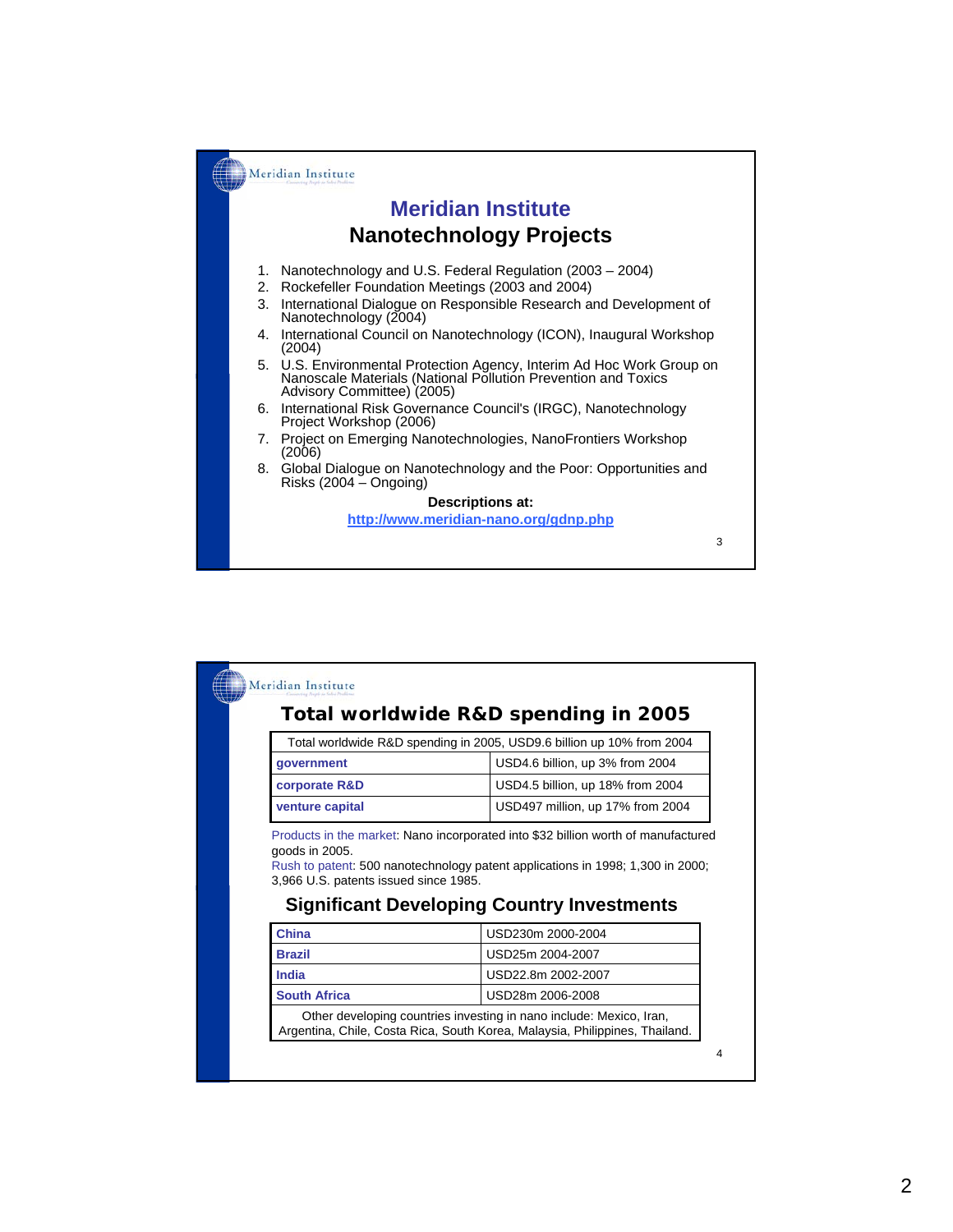

| Meridian Institute<br><b>However, Concerns about Potential</b> |                                                                                                                                                                                                                                                                                                                                                                                                                                                                                                                                                                                                                                                                                                                                                                                                                                                                                                         |  |
|----------------------------------------------------------------|---------------------------------------------------------------------------------------------------------------------------------------------------------------------------------------------------------------------------------------------------------------------------------------------------------------------------------------------------------------------------------------------------------------------------------------------------------------------------------------------------------------------------------------------------------------------------------------------------------------------------------------------------------------------------------------------------------------------------------------------------------------------------------------------------------------------------------------------------------------------------------------------------------|--|
| <b>Risks and Other Issues</b>                                  |                                                                                                                                                                                                                                                                                                                                                                                                                                                                                                                                                                                                                                                                                                                                                                                                                                                                                                         |  |
|                                                                | SwissRe recommended that due to the absence of definitive knowledge<br>۰<br>the approach to the opportunities and risks must be worked out, the<br>sooner and more comprehensive, the better.<br>Royal Society and Royal Academy of Engineering suggested<br>۰<br>examination of the health, safety, environmental, social, ethical, and<br>regulatory issues; and use of early warning programs.<br>ETC Group recently renewed its call for a moratorium on nanoscience<br>۰<br>and technology, in the absence of agreed-upon safety standards and<br>regulatory oversight.<br>Concerns about nanotechnology and developing countries include:<br>- Public Health: Toxicity for researchers, workers, general public.<br>- Environment: Persistence, toxicity, bioaccumulation.<br>Socio-Economic: Social displacement? A "nanodivide" between rich and<br>$\overline{\phantom{0}}$<br>poor countries? |  |
|                                                                | - Control: Who owns the technology? What would be result of corporate<br>control?                                                                                                                                                                                                                                                                                                                                                                                                                                                                                                                                                                                                                                                                                                                                                                                                                       |  |
|                                                                | - Ethics: Ethical implications of human enhancement and potential military<br>and surveillance uses.                                                                                                                                                                                                                                                                                                                                                                                                                                                                                                                                                                                                                                                                                                                                                                                                    |  |
|                                                                | - Governance: Lack of institutional capacity and resources to conduct risk<br>assessments and set up regulatory regimes.                                                                                                                                                                                                                                                                                                                                                                                                                                                                                                                                                                                                                                                                                                                                                                                |  |
|                                                                | 6                                                                                                                                                                                                                                                                                                                                                                                                                                                                                                                                                                                                                                                                                                                                                                                                                                                                                                       |  |
|                                                                |                                                                                                                                                                                                                                                                                                                                                                                                                                                                                                                                                                                                                                                                                                                                                                                                                                                                                                         |  |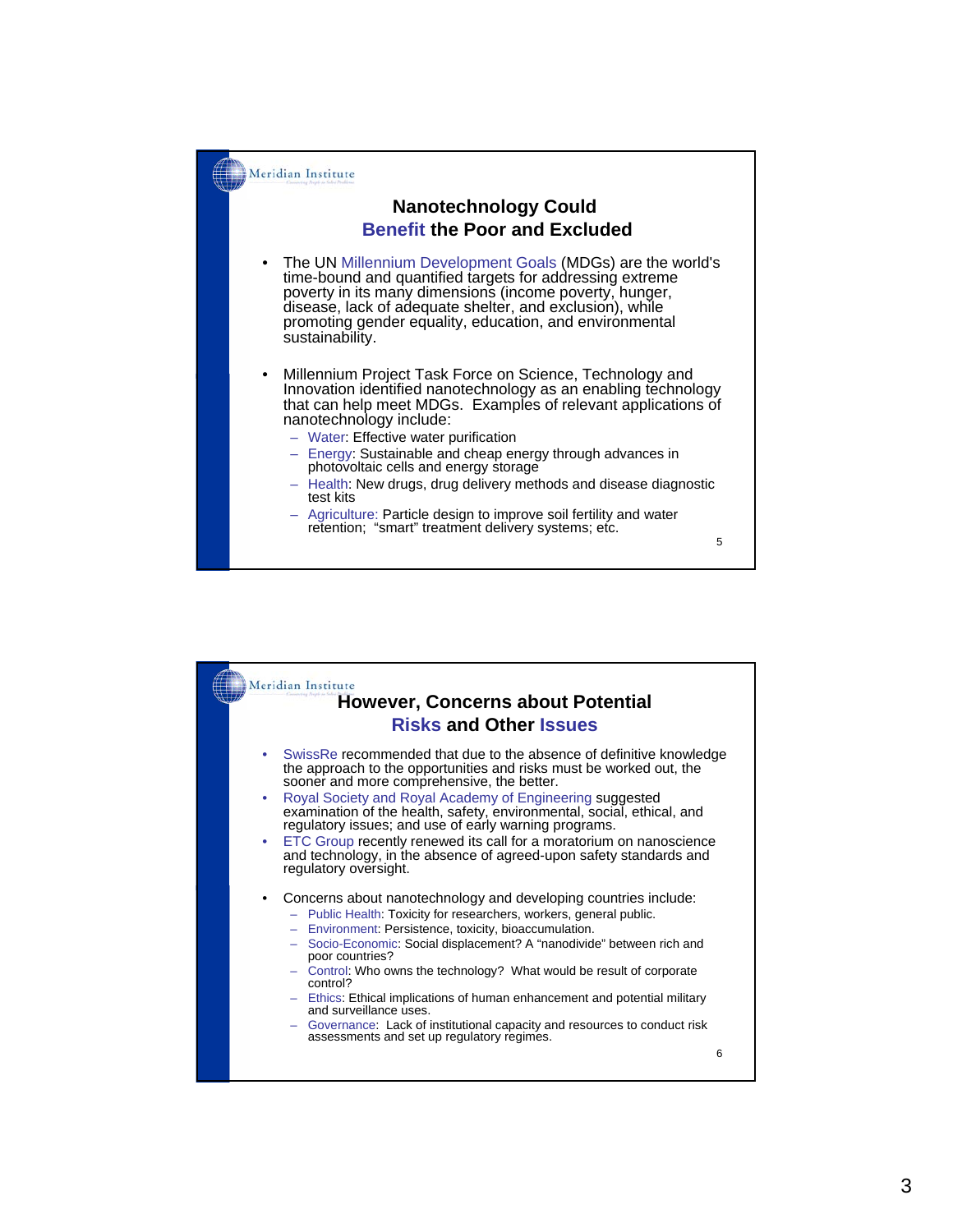

7

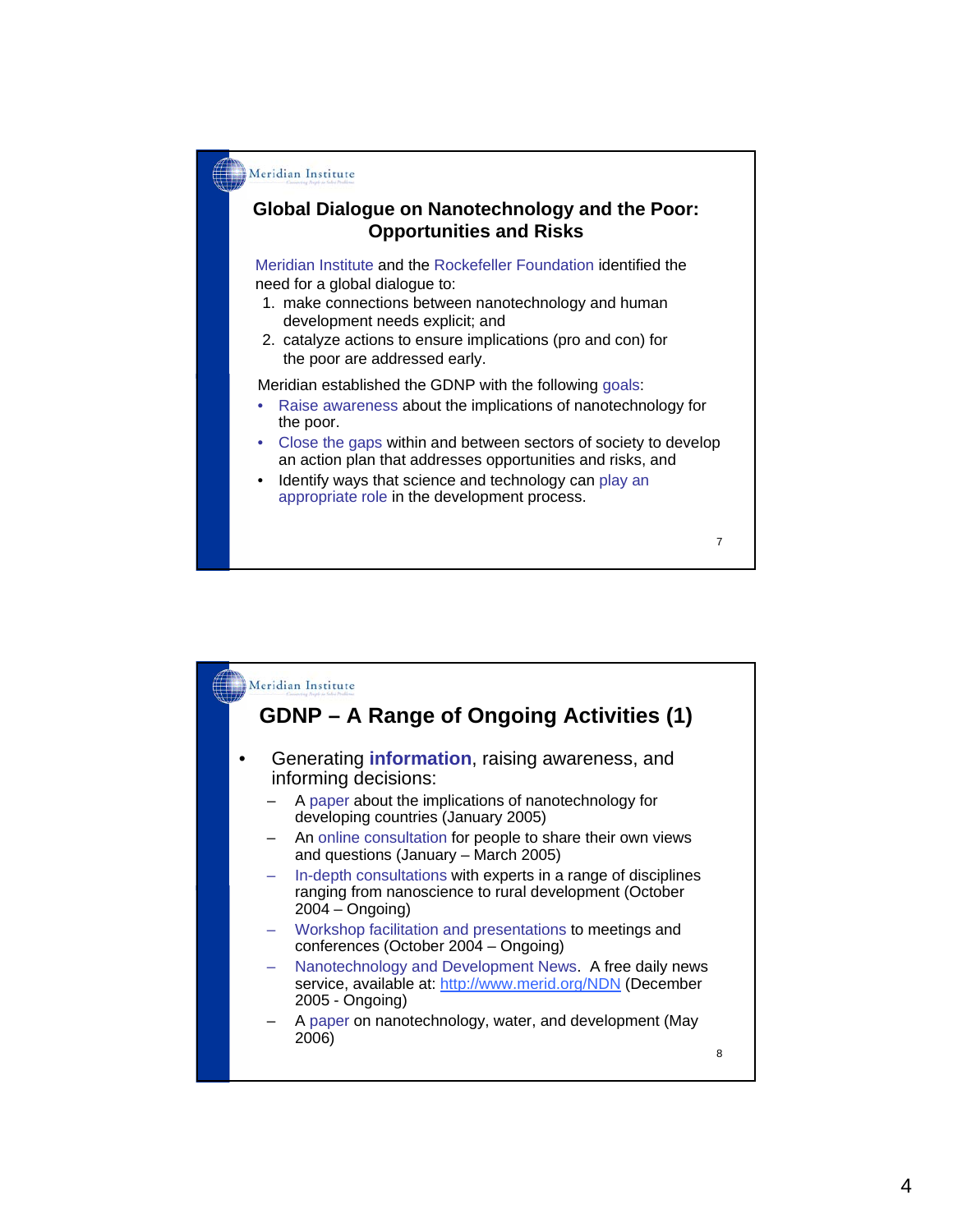